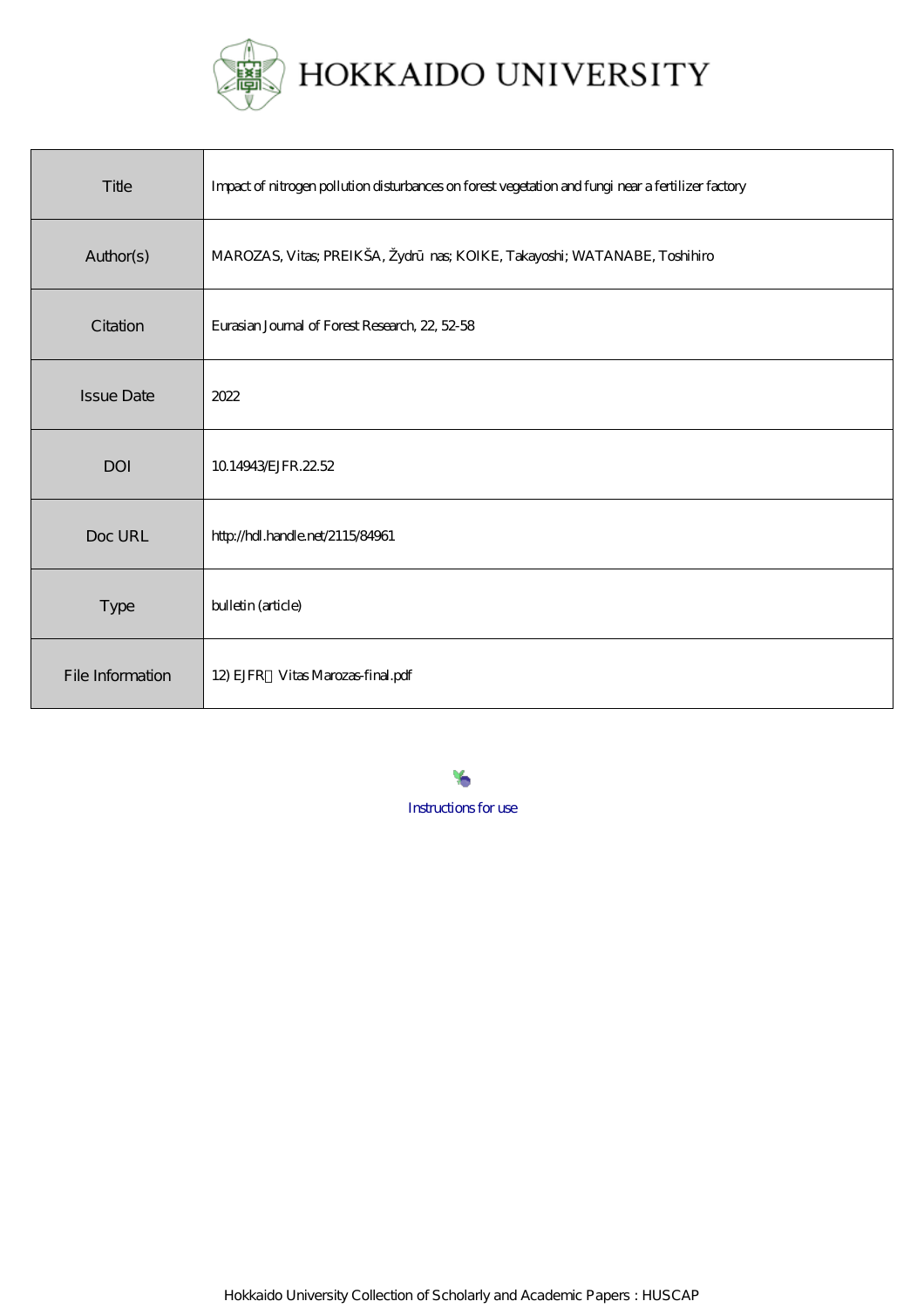# **Impact of nitrogen pollution disturbances on forest vegetation and fungi near a fertilizer factory**

MAROZAS, Vitas <sup>1</sup>, PREIKŠA Žydrūnas <sup>1</sup>, KOIKE Takayoshi<sup>2</sup> and WATANABE Toshihiro<sup>2</sup>

1 Agriculture Academy, Vytautas Magnus University, Studentu 11, Akademija,

Kaunas r., Lithuania, Lt-53361

2 Research Faculty of Agriculture, Hokkaido University, Sapporo 060-8589, Japan

## **Abstract**

The study compared the reaction of different organism groups to nitrogen pollution near a nitrogen factory. Investigations were conducted in an area affected by a nitrogen fertilizer factory (JSC Achema), in central Lithuania. The study was performed in eight permanent plots established for monitoring purposes at different distances (from 2 to 20 km) from the factory, mainly in a prevailing northeast wind direction. The vascular plants, bryophytes and fungi, including lichens, were recorded. The species number of the different organism groups reacted differently to the distance from the factory. The species number of lichens and fungi increased with increasing distance from the nitrogen factory. The number of species of vascular plants was highest near the factory. The number of bryophytes did not correlate with the distance from the factory. Nitrophilic species, C*helidonium majus, Rubus idaeus*, *Sambucus rasemosa*, and *Impatiens parviflora*, were most common, especially near the factory. A majority of the macrolichens, including epixylic species, reacted extremely negatively to  $NO<sub>2</sub>$  and  $NH<sub>3</sub>$ , and species richness and abundance increased significantly farther from the air pollution source. Fungi did not react significantly to higher  $NH<sub>3</sub>$  or  $NO<sub>2</sub>$  concentrations in the air, and the distance from the factory was not an important variable.

*Key words:* herbs, mosses, nitrogen deposition, Scots pine, shrubs

## **Introduction**

Many ecosystems are exposed to extensive human impact which causes various environmental changes: deposition of harmful pollutants (Staszewski et al., 1998, Diekmann and Falkengren-Grerup 2002, Bokwa 2008), species extinction and introduction (Sala et al., 2000), increased soil erosion (Fenn et al., 1988), and changes in plant communities (Chapin et al., 1986).

In previous decades significant changes in forests ecosystems were caused by air pollution, primarily increased ozone  $(O_3)$ , sulphur  $(S)$ , and nitrogen  $(N)$ oxides concentration (Bytnerowicz, 1996; Matyssek and Sandermann, 2003; De Vries et al., 2003; Emberson et al., 2007; Rizvi et al., 2012; Augustaitis et al., 2010; Augustaitis 2021).

Different organism groups react differently to air pollution. Lichens and mites are very sensitive to sulphur dioxide (Thormann, 2006; Seniczak et al., 2007), plants react to surface ozone concentrations (Felzer et al., 2008), herbaceous vegetation, dwarf shrubs, and phytophagy insects are impacted by nitrogen (Marozas et al., 2008; Sujatovienė, 2006; Throoph and Lerdau, 2004). In polluted forest ecosystems, species composition changes and some species become extinct (Lovett et al., 2009). Therefore, invertebrate species are the most abundant organism group in forest ecosystems and respond to various environmental factors (Führer, 1985; Xu et al., 2009; Vasiliu Oromulu et al., 2011). Increased nitrogen can increase the amount of biomass and change the

relationship between plants and insects (Mattson, 1980; Aber et al., 1989; Leith et al., 1999).

Lichens are recognized as being very sensitive to air pollution. Air pollution is one of several factors explaining the distribution of many lichen species. In general, the effect of nitrogen oxides on lichens remains poorly understood (Van Herk, 2001). Some authors reported the decline of epiphytic lichen vegetation in areas characterized by high NOx concentrations (Van Dobben et al., 2001). On the other hand, they found an increase in nitrophytic species, suggesting that many lichen species readily assimilate to oxidized nitrogen, and it fosters species indicative of eutrophicated areas (Davies et al., 2002).

During the last two decades, there has been a growing interest in air pollution and its effect on vegetation (Bytnerowicz et al., 2006; Danielewska et al., 2013). Within the last three decades, researchers have identified various effects of nitrogen pollution for tree species, especially conifers, and to a lesser extent deciduous forests (Pearson and Stewart, 1993; Fangmeier et al., 1994; Krupa, 2003).

Excess nitrogen may cause various changes in the understory vegetation. For herbaceous plants, such alterations were documented in studies of conifers (Van Dobbenn, 1993; Kellner and Red Bo-Turstensson, 1995; Nordin et al., 1998; Allen et al., 2007) and deciduous forests (Falkengren-Grerup, 1993, 1995, 1998). Increased nitrogen rates have been shown to cause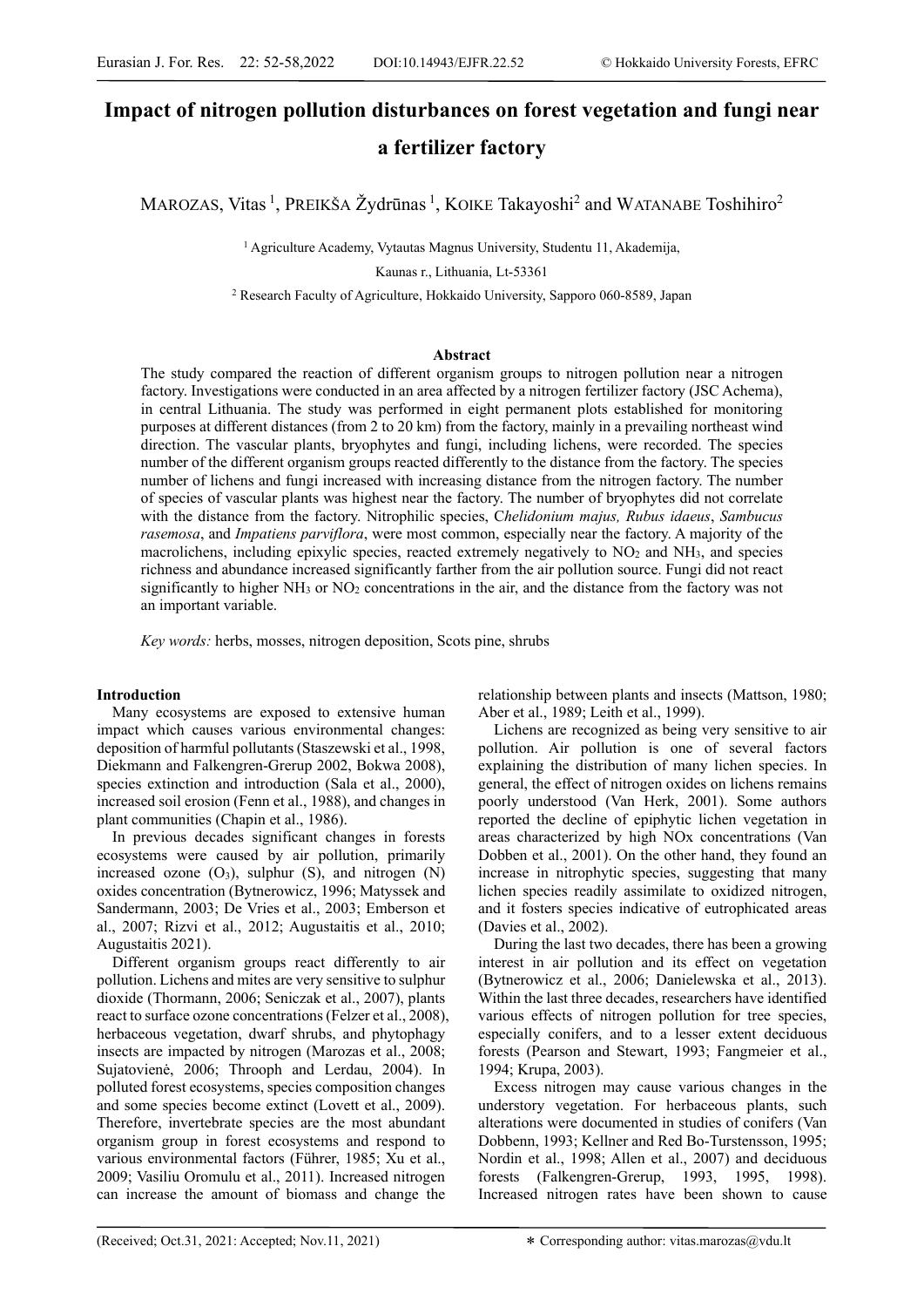changes in species composition and decreased species diversity (Bobbink et al., 1998; Sujetoviene, 2006).

Until now, data concerning the effect of nitrogen on various species or organisms have been contradictory. Some studies provide evidence that expressed nitrogen affects different groups, and others do not find any impact.

The acute adverse effects on Lithuanian forests attributable to air pollution were observed near the JSC *Achema* nitrogen fertilizer factory, established in 1965. The effects of its harmful pollutants  $(NO_x, NH_3, SO_2, and$ dust) were observed a decade later. In the 1970s and 1980s nitrogen deposition reached 120 kg N ha<sup>-1</sup> yr<sup>-1</sup>. The first dead pine stands were observed in 1972, and by 1976 they covered 6 ha. After 15 years, the zone of damaged coniferous stands had expanded 20-25 km northeast from the factory in the direction of prevailing winds and totalled approximately 500 ha (Armolaitis, 1998). The total area of dead stands (mostly Scots pine and Norway spruce) in 1988 comprised almost 1000 ha. Due to reduced production of the fertilizers since 1990 air pollution has significantly decreased. Technological improvements to the factory in 1997 increased production while significantly reducing pollution, and it is now kept at a stable level.

Researchers conducted various studies in the JSC *Achema* nitrogen factory zone of influence: tree defoliation (Armolaitis and Stakėnas, 2001; Augustaitis et al., 2005); tree radial increment (Juknys et al., 2002, 2003; Stravinskienė, 2004; Stravinskienė et al., 2013, 2014), needles and epiphytic microflora (Kupčinskienė 1999, 2001, 2006; Kupčinskienė et al., 2000), ground vegetation (Armolaitis and Stakėnas, 2001; Sujetovienė, 2006; Marozas et al., 2008), and soil chemical properties (Armolaitis, 1998; Armolaitis and Stakėnas, 2001).

However, a complex evaluation of different species groups (vascular plants, bryophytes, lichens, and fungi) was missing. This study aimed to compare the reaction of different organism groups to the nitrogen pollution near the factory.

# **Material and methods**

## *Site description*

Investigations were conducted in the area affected by the nitrogen fertilizer factory (JSC *Achema*) in central Lithuania (55° 05' N, 24° 20' E). A mixed forest of birch and Scots pine covers about 30% of the land in this zone. Between 2000 to 2020 annual total emissions from the factory ranged between 1.9 - 6.9 ( $10^6$  kg yr<sup>-1</sup>): NH<sub>3</sub> - 0.2-0.5  $10^6$  kg yr<sup>-1</sup>, NOx – 0.4-0.7  $10^6$  kg yr<sup>-1</sup>, and SO<sub>2</sub> – 0.02-0.17  $10^6$  kg yr<sup>-1</sup> comprised the total emissions (Ministry of Environment of Lithuania). In 1996, nitrogen deposition along a selected transect from the nitrogen fertilizer factory ranged between 48 and 17 kg ha<sup>-1</sup> yr.<sup>-1</sup> (Armolaitis, 1998), while recently only small differences in deposition  $(16-6 \text{ kg } \text{ha}^{-1} \text{ yr}^{-1})$  were recorded along the transect.

The study was performed in eight permanent plots established for monitoring purposes at different distances (from 2 to 20 km) from the factory, mainly in the prevailing northeast wind direction. The Scots pine (*Pinus sylvestris* L.) stands were 80-100 years old of the *Pinetum vaccinio-mirtyllosum* type (Table 1).

At each site, twelve  $100 \text{ m}^2$  plots were established. Species composition and projection cover (expressed in %) of herbs and mosses were evaluated (Jongman et al., 1995). Vegetation sampling was conducted from June to August. The overall cover of each herb and moss species was calculated in the separate sites by averaging all subplot data for projection cover, and the total area covered. Nomenclature for vascular plants and mosses follows Jankeviciene (1999).

Macrolichens (both fruticose and foliose) and polypores fungi samples were taken. The nomenclature of polypores fungi followed Niemela (1996) and Motiejūnaitė (2002) was used for macrolichens. Species were studied growing on all substrata types, including the ground. A 4-point scale (1: least abundant, to 4: very abundant) was used to estimate the abundance of lichens and fungi in a plot.

| Stand               | Distance from factory (km) |                 |                 |                  |             |             |               |               |  |
|---------------------|----------------------------|-----------------|-----------------|------------------|-------------|-------------|---------------|---------------|--|
| Characteristics     | 3                          |                 |                 |                  | 9           | 9           | 20            | 20            |  |
| Forest type         | Vaccinio-                  | Vaccinio-       | Vaccinio-       | Vaccinio-        | Vaccinio-   | Vaccinio-   | Vaccinio-     | Vaccinio-     |  |
|                     | myrtillo-                  | myrtillo-       | myrtillo-       | <i>myrtillo-</i> | myrtillo-   | myrtillo-   | myrtillo-     | myrtillo-     |  |
|                     | Pinetum                    | Pinetum         | Pinetum         | Pinetum          | Pinetum     | Pinetum     | Pinetum       | Pinetum       |  |
| Site class          | Nb                         | Nb.             | Nb              | Nb               | Nb          | Nb          | Nb            | Nb.           |  |
| Stand age           | 80-100                     | 80-100          | 80-100          | 80-100           | 80-100      | 80-100      | 80-100        | 80-100        |  |
| Mean 5 years        | $33,9 \pm 2,4$             | $33,9 \pm 2,4$  | $12,6 \pm 1,3$  | $12,6 \pm 1,3$   | $8,4\pm0,2$ | $8,4\pm0,2$ | $8,2{\pm}1,0$ | $8,2{\pm}1,0$ |  |
| concentrations      |                            |                 |                 |                  |             |             |               |               |  |
| of $NO2 \mu g m-3$  |                            |                 |                 |                  |             |             |               |               |  |
| Mean 5 years        | $76,9 \pm 51,3$            | $76,9 \pm 51,3$ | $33,1 \pm 14,1$ | $33,1 \pm 14,1$  | $2,1\pm0,3$ | $2,1\pm0,3$ | $3,2\pm1,2$   | $3,2\pm1,2$   |  |
| concentrations      |                            |                 |                 |                  |             |             |               |               |  |
| $NH_4 \mu g m^{-3}$ |                            |                 |                 |                  |             |             |               |               |  |

**Table 1**. Characteristics of Scots pine stands along transect from fertilizer factory

Nb – normal humidity, poor fertility forest sites.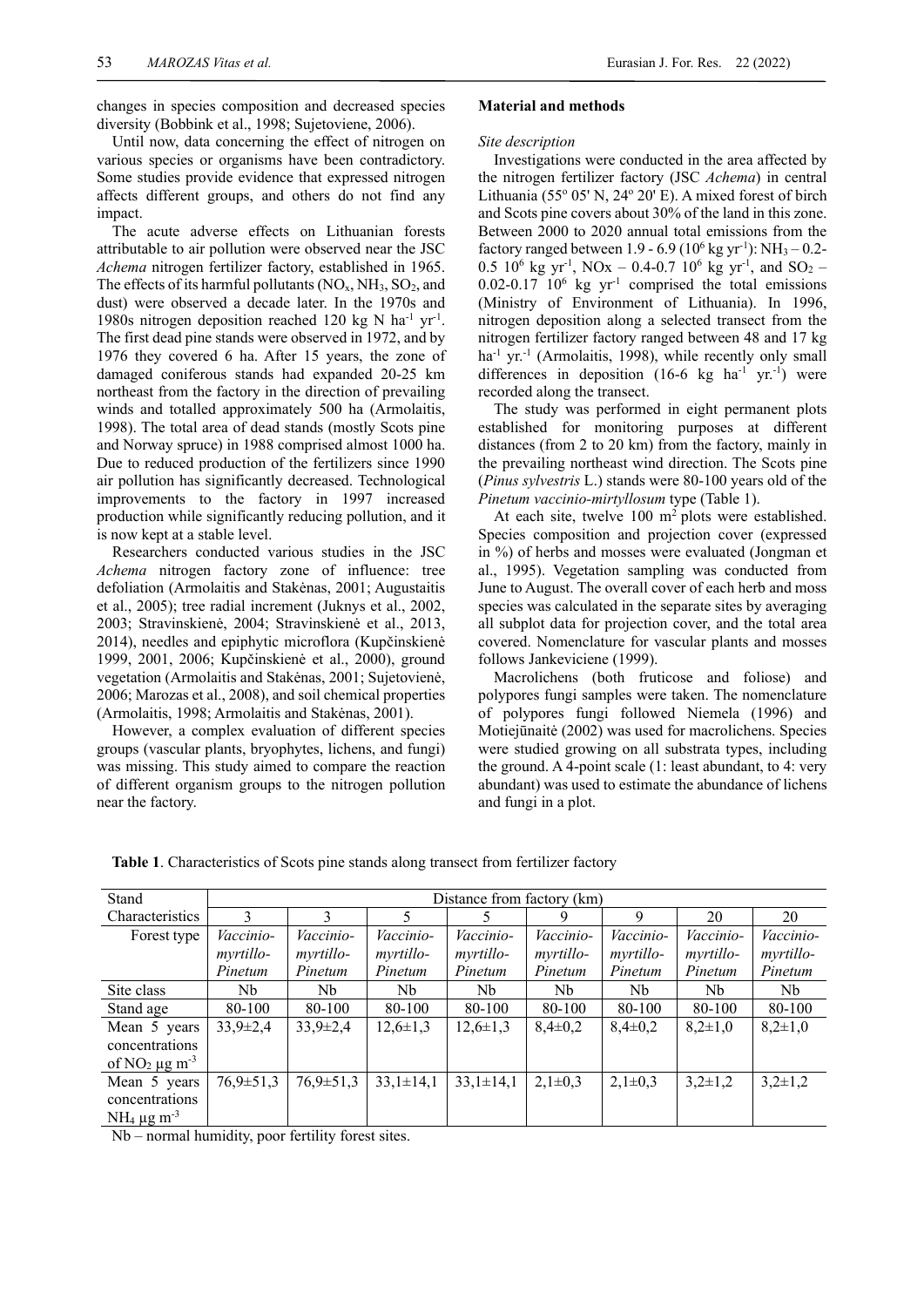#### *Data analyses*

We calculated two quantitative species evaluation indices per plot: species richness (mean number of species) and abundance (mean number of specimens of a species found on all substrata units in the plot). To evaluate the species richness of a sample, we used the term "total species richness" and for the abundance of a sample "total abundance" was used.

Data were analysed using a constrained ordination to detect patterns in species assemblages related to environmental variation (Jongman et al., 1995). Initially, Detrended Correspondence Analysis (DCA) was applied on species data to obtain gradient lengths in standard deviation units of species turnover (Ter Braak and Šmilauer, 2004). These results were used to determine whether to use a linear or unimodal model for the data. The results of the DCA indicated that a Redundancy Analysis (RDA) should be used for our data. The environmental data selected for comparison were: distance from pollution sources (Dist), ammonium emissions (NH<sub>3</sub>), nitrogen dioxide emissions (NO<sub>2</sub>), soil  $pH_{KCl}$  0-5 cm (5\_pH\_KCl), soil carbon (5\_C), soil nitrogen 0-5 cm (5\_N), soil  $P_2O_5$  0-5 cm (5\_P<sub>2</sub>O<sub>5</sub>), soil K<sub>2</sub>O 0-5 cm (5  $K_2O$ ), cover of first tree layer (Cover1a), cover of spruce second layer (Pic.ab2a), global site factor (GSF), indirect site factor (ISF), direct site factor (DSF). Significance of RDA was tested using the distribution-free Monte Carlo test (999 permutations). The CCA was carried out with CANOCO 4.5 (Ter Braak and Šmilauer, 2004).

# **Results**

The species number of the different organism groups reacted differently to the distance from the factory (Figure. 1).



**Figure 1**. Total species richness on different distance from the "Achema" factory (3, 5, 9, 20 distance from the factory, km)

The species number of lichens and fungi increased with increasing distance from the nitrogen factory (Figure 2). The number of species of vascular plants was highest near the factory (Figure 1) and declined farther from the factory (Figure 3). The number of bryophytes did not correlate with distance from the factory. Slow growing species belonging to *Ericaceae* (*Vaccinium myrtillus, V. vitis-idaea*) and ferns were absent near the nitrogen factory. Nitrophilic species, especially



**Figure 2.** RDA of species number of different organism groups (Bryoh – bryophyte, Vasc.Pl – vascular plants; Dist distance from pollution sources, NH3 - ammonium emissions, NO2 - nitrogen dioxide emissions, 5\_pH\_KCl - soil pH KCl 0-5 cm, 5\_C - soil carbon, 5\_N - soil nitrogen 0-5 cm, 5\_P<sub>2</sub>O<sub>5</sub> - soil P<sub>2</sub>O<sub>5</sub> 0-5 cm, 5\_K<sub>2</sub>O - soil K<sub>2</sub>O 0-5 cm, Cover1a - cover of first tree layer, Pic.ab2a - cover of spruce second layer, GSF - global site factor, ISF - indirect site factor, DSF - direct site factor).



**Figure 3**. RDA of vascular plants (Dist - distance from pollution sources, 5\_pH\_KCL - soil pHKCl 0-5 cm, Cover1a - cover of first tree layer, GSF - global site factor, ISF - indirect site factor).



**Figure 4.** RDA of lichens (Dist - distance from pollution sources,  $NH_3$  - ammonium emissions,  $NO_2$  - nitrogen dioxide emissions, 5\_N - soil nitrogen 0-5 cm, 5\_K2O soil K2O 0-5 cm, ISF - indirect site factor).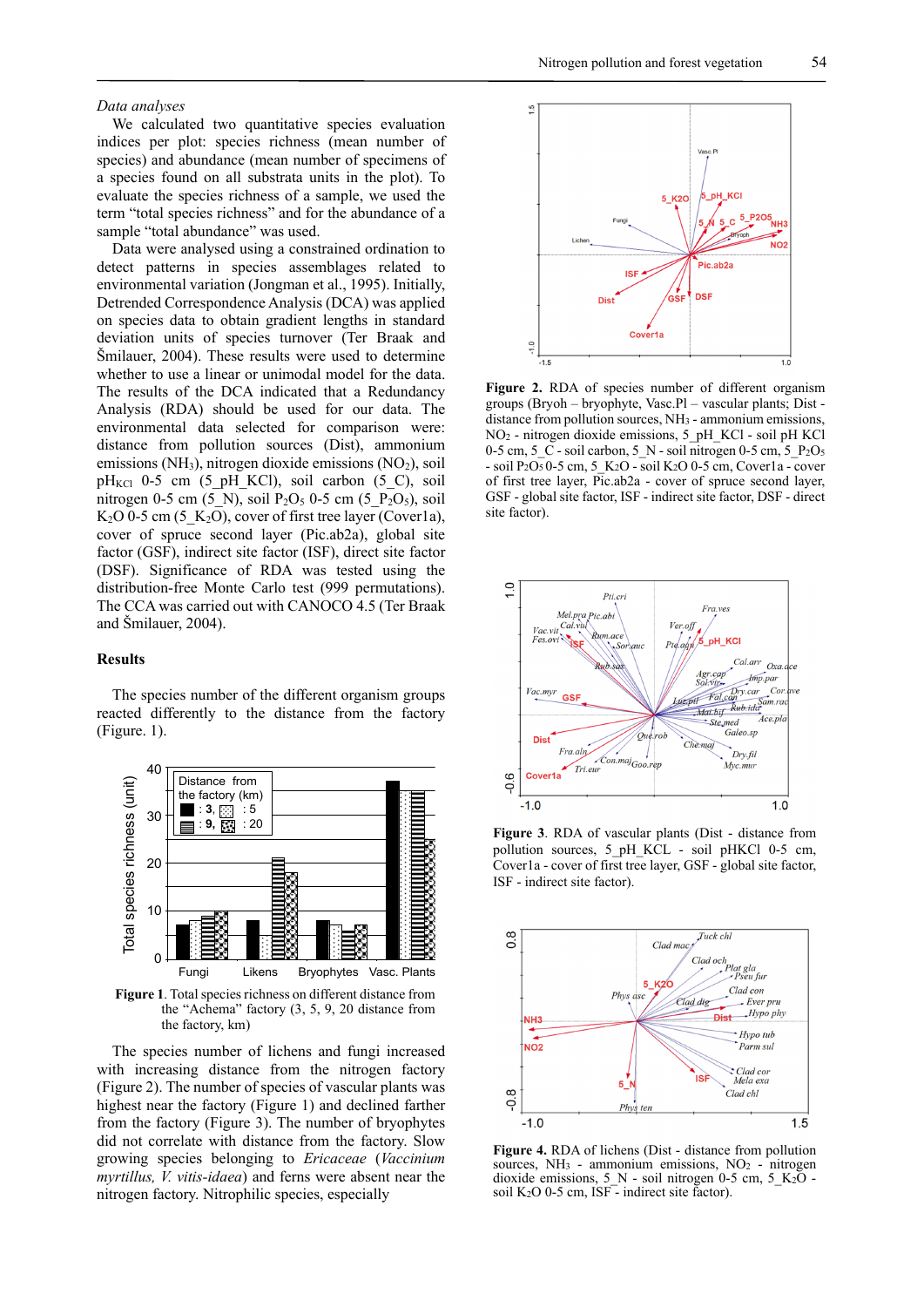*Chelidonium majus, Rubus idaeus, Sambucus rasemosa,*  and *Impatiens parviflora*, were most common, near the factory (Fig. 3).

Our studies on lichens showed that a vast majority of macro-lichens, including epixylic species, reacted extremely negatively to  $NO<sub>2</sub>$  and  $NH<sub>3</sub>$  in species richness and in abundance, increasing significantly, farther from the air pollution source (Figure 4). Only two species from the genus *Physci*a (*Ph. tenella* and *Ph. ascendens*) showed no apparent effects from nitrogen compounds of the air pollution.

Fungi did not react significantly to higher  $NH<sub>3</sub>$  or  $NO<sub>2</sub>$ concentrations in the air, and distance from the factory was not a critical variable (Fig. 5). More local factors, such as stand structure, were more important.



**Figure 5.** RDA of fungi (5\_pH\_KCL - soil pHKCl 0-5 cm, 5\_C - soil carbon, 5\_N - soil nitrogen 0-5 cm, 5\_P<sub>2</sub>O<sub>5</sub> - soil P<sub>2</sub>O<sub>5</sub> 0-5 cm, Cover1a - cover of first tree layer, Pic.ab2a - cover of spruce second layer).

## **Discussion**

Some studies provide evidence that expressed nitrogen effects vegetation, and other data shows that it doesn't. For example, nitrogen concentration in elk sedge (*Carex geyeri* Boott) increased following nitrogen application in a ponderosa pine (*Pinus ponderos*a Dougl.) stand (Wanderschaaf et al., 2003). However, in a loblolly pine plantation the effect of fertilization was not observed. Also, the addition of nitrogen did not affect N concentration of understory shrubs in *Pinus palustris* L. and *Pinus taeda* L. stands of South Carolina, USA (Wood and Tanner, 1985).

Vegetation studies in Great Britain along the transects from livestock buildings showed that species such as *Deschampsia flexuosa* (L.) Trin., *Holcus lanatus* L., *Rubus idaeus* L., and *Urtica dioica* L. were abundant closer to livestock buildings, and their percentage of cover decreased rapidly farther from the ammonia pollution source. More nitrogen sensitive species, such as *Oxalis acetosella* L., *Galium odoratum* (L.) Scop., mosses and ferns, were found some distance downwind from the buildings (Pitcairn et al., 1998, 2001; Skiba et

al., 1999). Similar changes in woodland ground flora have been described for Germany, Sweden, and the Netherlands (Hofmann et al., 1990; Falkengren-Grerup, 1993; Van Dobben, 1993). The greater effects of ammonia pollution for vegetation found in other countries could be explained by the higher (up to 2-3 times) gradients of ammonia concentrations compared to our sites.

In rural areas, the main effects of nitrogen deposition on lichens are changes in the communities (Van Dobben and De Bakker, 1996), a greater occurrence of nitrophytic species (De Bakker, 1989), often associated with a rise of bark pH (De Bakker 1989; Van Dobben and De Bakker 1996; Van Herk, 2001), a decrease in the biodiversity (Cepeda and Garcia Rowe, 1998; Van Dobben and Ter Braak, 1998), and increasing uptake of nitrogen near sources of pollution (Søchting, 1995).

Van Dobben and ter Braak (1998) found that NO<sub>2</sub>, predominantly released by vehicles, was the secondmost important factor explaining the distribution of lichen species, apart from SO2. However, Cape et al. (2004) found that  $NO<sub>2</sub>$  contributes to only 10% of the excess nitrogen and acidity deposition compared to NH3 at equal air concentrations.  $NO<sub>2</sub>$  could only acidify phorophytes when present in very high concentrations (Krupa 2003). The possibility that increased nitrogen content, caused by  $NO<sub>2</sub>$  and  $NH<sub>3</sub>$ , influences lichen vegetation was already demonstrated by van Dobben and ter Braak (1998).

There is a strong relationship between ammonia air concentration and nitrophytic lichens. For the first time, it was observed that a decrease in nitrophytic lichens was related to a fall in the ammonia air concentration. Neutrophytes, i.e., many large macrolichens, have an optimum relationship with ammonia on acid-barked trees.

## **Conclusions**

The species number of the different organism groups reacted differently to the distance from the factory. The species number of lichens and fungi increased with increasing distance from the nitrogen factoy, but the number of species of vascular plants was highest near it. The number of bryophytes did not correlate with the distance from the factory. Nitrophilic species were the most common, especially *Chelidonium majus*, *Rubus idaeus*, *Sambucus rasemosa*, and *Impatiens parviflora* near the factory.

The majority of macrolichens, including epixylic species, reacted extremely negatively to  $NO<sub>2</sub>$  and  $NH<sub>3</sub>$  in both species richness and abundance increasing significantly farther from the air pollution source. Higher NH3 and NO2 concentrations in the air did not significantly impact fungi, and the distance from the factory was not an important variable.

#### **Acknowledgements**

The study was carried out within the framework of the NATIONAL Project No VP1-3.1-ŠMM-08-K-01-025 "Specific, genetic diversity and sustainable development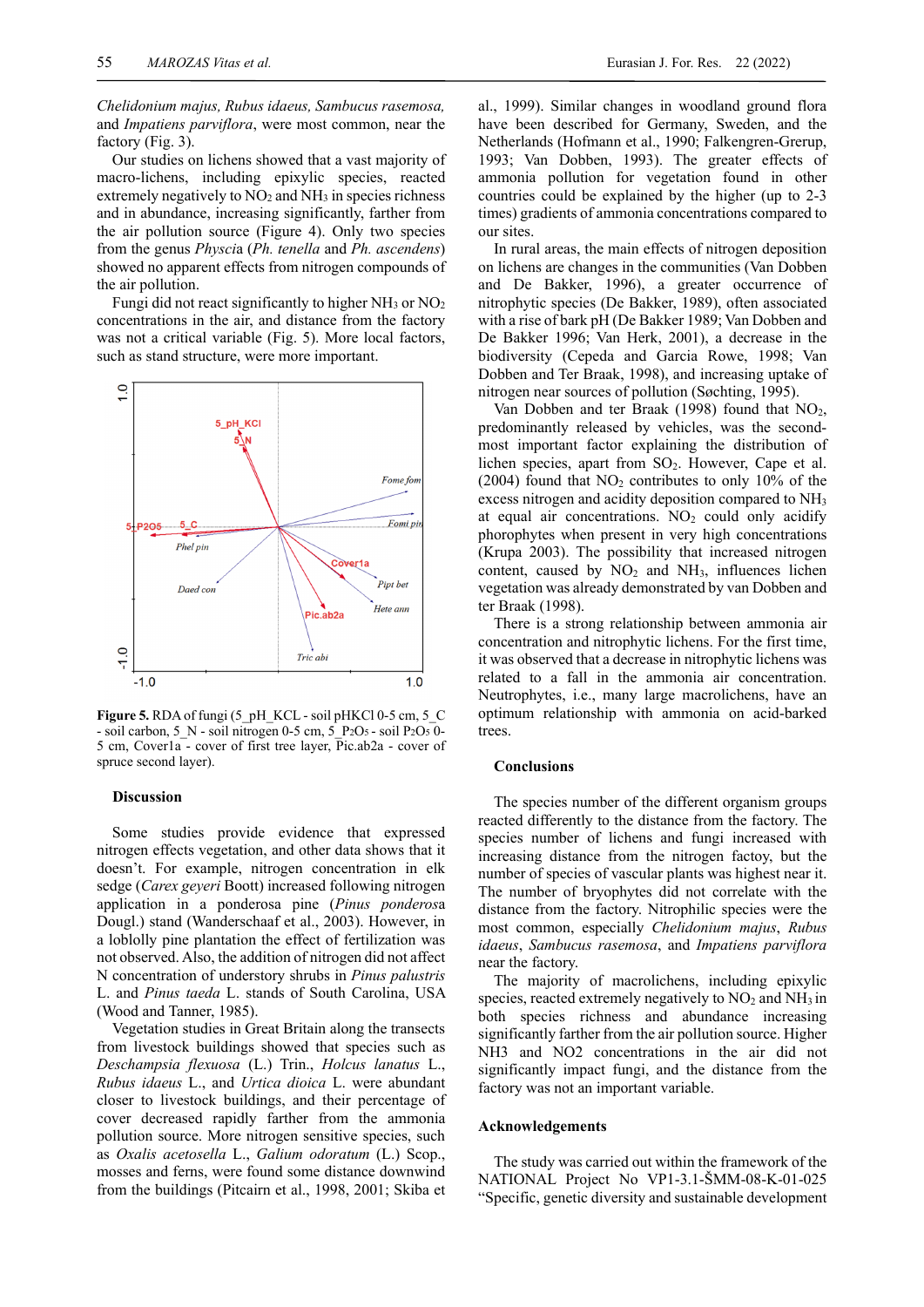of Scots pine forest to mitigate the negative effects of increased human pressure and climate change", supported by the EU Social Found. Financial support in part by LMT (No. S-LJB-20-3).

Financial support in part by JST (No. JPMJSC18HB: representative researcher, M. Watanabe of Tokyo University of Agriculture & Technology and T. Watanabe of Hokkaido University) is acknowledged.

# **References**

- Aber, J., Nadelhoffer, K., Steudler, P. and Melillo, J.M. (1989) Nitrogen saturation in northern forest ecosystems – hypotheses and implications. BioScience, 39: 378-386.
- Allen, EB, Temple, PJ, Bytnerowicz, A, Arbaugh, MJ, Sirulnik, AG and Rao, LE (2007) Patterns of understory diversity in mixed coniferous forests of southern California impacted by air pollution. The Scientific World Journal, 7: 247–263.
- Armolaitis, K. (1998) Nitrogen pollution on the local scale in Lithuania: vitality of forest ecosystems. Environmental Pollution, 102 (S1): 55–60.
- Armolaitis, K. and Stakėnas, V. (2001) The recovery of damaged pine forests in an area formerly polluted by nitrogen. The Scientific World, 1 (S2): 384–393.
- Augustaitis, A., Augustaitienė, I., Kliučius, A., Bartkevičius, E., Mozgeris,, G., Šopauskienė D., Eitminavičiūtė, I., Arbačiauskas, K., Mažeikytė, R. and Baužienė, I. (2005) Forest biota under changing concentration in acidifying compounds in the air and their deposition. Baltic Forestry, 11(2): 84–93.
- Augustaitis, A., Augustaitienė, I., Kliučius, A., Pivoras, G., Šopauskienė, D. and Girgždienė, R. (2010). The seasonal variability of air pollution effects on pine conditions under changing climates. European Journal of Forest Research, 129: 431-441.
- Augustaitis, A. (2021) Intra-Annual Variation of Stem Circumference of Tree Species Prevailing in Hemi-Boreal Forest on Hourly Scale in Relation to Meteorology, Solar Radiation and Surface Ozone Fluxes. Atmosphere, 12 (8): 1017.
- Bobbink, R, Hornung, M. and Roelofs, JGM. (1998) The effects of air-borne nitrogen pollutants on species diversity in natural and semi-natural European vegetation. Journal of Ecology, 86: 717-738.
- Bokwa, A. (2008) Environmental impacts of long-term air pollution changes in Kraków, Poland. Polish Journal of Environmental Studies, 17: 673-686.
- Bytnerowicz, A, Omasa, K. and Paoletti, E. (2006). Integrated effects of air pollution and climate change on forests: A northern hemisphere perspective. Environmental Pollution 147: 438–445.
- Bytnerowicz, A. (1996) Physiological aspects of air pollution stress in forests. Phyton (Horn, Austria), 36(3): 15-22.
- Cape, J.N., Tang, Y.S., van Dijk, N., Love, L., Sutton, M.A. and Palmer, S.C.F. (2004) Concentrations of ammonia and nitrogen dioxide at roadside verges, and their contribution to nitrogen deposition. Environmental Pollution, 132: 469-478.
- Cepeda, J.M. and Garcia Rowe, J. (1998) The effect of

air pollution from dioxide (NO2) on epiphytic lichens in Seville, Spain. Aerobiologia, 14: 241–247.

- Chapin, J., Vitousek, P. and Van Cleve, K. (1986) The nature of nutrient limitation in plant communities. American naturalist, 127: 48-58.
- Danielewska, A., Clarke, N., Olejnik, J., Hansen, K., de Vries, W., Lundin, L., Tuovinen, JP., Fischer, R., Urbaniak, M. and Paoletti, E. (2013) A meta-database comparison from various European Research and Monitoring Networks dedicated to forest sites. iForest, 6: 1-9.
- Davies, L., James, P.W., Chimonides, J.H. and Purvis, O.W. (2002) Part 1: Corticolous lichens in London. Effects of NOx and NH3 on Lichen Communities and Urban Ecosystems. A Pilot Study. The Natural History Museum and Imperial College of Science, Technology and Medicine, London pp. 8-29 (Technical Report).
- De Bakker, A.J. (1989) Effects of ammonia on epiphytic lichen vegetation. Acta Botanica Neerlandica, 38 (3): 337-342.
- De Vries, W., Vel, E., Reinds, G. J., Deelstra, H., Klap, J. M., Leeters, E.E.J.M., Hendriks, C.M.A., Kerkvoorden, M., Landmann, G., Herkendell, J., Haussmann, T. and Erisman, J.W. (2003) Intensive monitoring of forest ecosystems in Europe: 1. Objectives, setup and evolution strategy. Forest ecology and management, 174: 77-95.
- Diekmann, M. and Falkengren-Grerup, U. (2002) Prediction of species response to atmospheric nitrogen deposition by means of ecological measures and life history traits. Journal of Ecology, 90: 108-120.
- Emberson, L.D., Büker, P. and Ashmore, M.R. (2007). Assessing the risk caused by ground level ozone to European forest trees: A case study in pine, beech, and oak across different climate regions. Environmental pollution, 147: 454-466.
- Falkengren-Grerup, U. (1993) Effects on beech species of experimentally enhanced nitrogen deposition. Flora, 188: 85-91.
- Falkengren-Grerup, U. (1995) Long-term changes in flora and vegetation in deciduous forests of southern Sweden. Ecological Bulletins, 44: 215-226.
- Falkengren-Grerup, U. (1998) Nitrogen response of herbs and graminoids in experiments with simulated acid soil solution. Environmental Pollution, 102 (Suppl. 1): 93-99.
- Fangmeier, A., Hadwiger-Fangmeier, A., van der Eerden, L. and Jager, HJ. (1994) Effects of atmospheric ammonia on vegetation – a review. Environmental Pollution, 86: 43-82.
- Felzer, B. S, Cronin, T., Reilly, J.M., Melillo, J.M. and Wang X. (2008) Impacts of ozone on trees and crops. C. R. Geoscience, 339: 784-798.
- Fenn, M., Poth, M., Aber, J., Baron, J., Bormann, B., Johnson, D., Lemly, A., McNulty, S., Ryan, D., and Stottleyer, R. (1998) Nitrogen excess in North American ecosystems: predisposing factors, ecosystem responses and management strategies. Ecological Applications, 8: 706-733.
- Führer, E. (1985) Air pollution and the incidence of forest insect problems. Journal of Applied Entomology, 99: 371-377.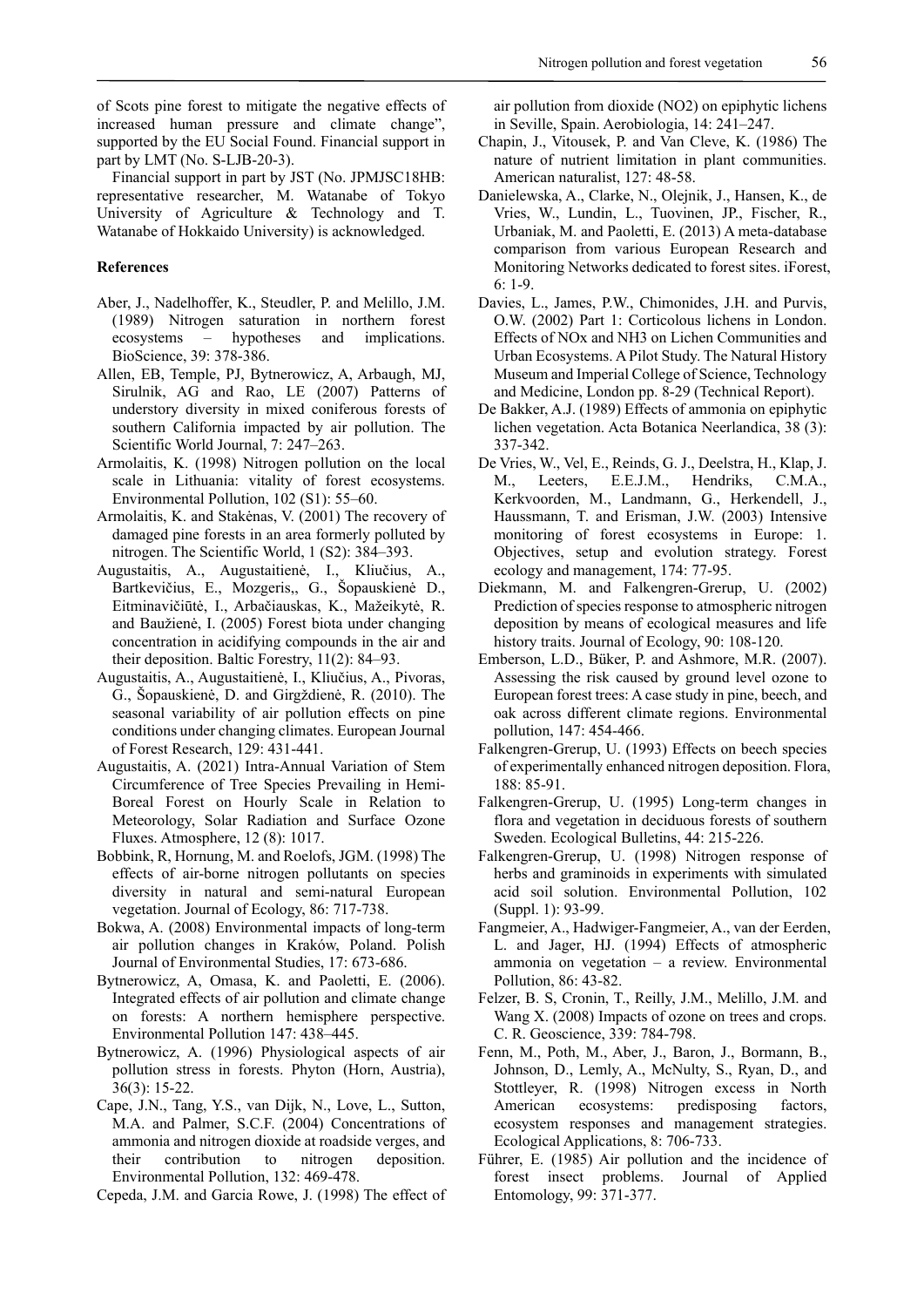- Hofmann, G., Heinsorf, D. and Kraub, HH. (1990). Wirkung atmogener Stickstoffeintrage auf Produktivitat und Stabilitat von Kiefern-Forstokosystemen. Beitrage fur die Forstwirtschaft 24: 59-73.
- Jongman, R.H., Braak, C.J.F., ter and Tongeren, OFR van (1995) Data Analysis in Community and Landscape Ecology. Cambridge University Press: Cambridge, pp. 299.
- Juknys, R., Stravinskienė, V. and Venclovienė, J. (2002) Tree–ring analysis for the assessment of anthropogenic changes and trends. Environmental Monitoring and Assessment 77(1): 81–97.
- Juknys, R., Venclovienė, J., Stravinskienė, V., Augustaitis, A. and Bartkevičius, E. (2003) Scots pine (*Pinus sylvestris* L.) growth and condition in a polluted environment: from decline to recovery. Environmental Pollution, 125(2): 205–212.
- Kellner, O. and Red bo-Turstensson, P. (1995) Effects of elevated nitrogen deposition on the yield-layer vegetation on coniferous forests. Ecological Bulletins, 44: 227-237.
- Krupa, S.V. (2003) Effects of atmospheric ammonia (NH3) on terrestrial vegetation: a review. Environmental Pollution, 124: 179-221.
- Kupcinskiene, E. (2006). Latent Injuries of Scots Pine (*Pinus sylvestris* L.) Under Influence of Local Pollution. Monograph. Lutute, Kaunas pp. 256 [in Lithuanian].
- Kupčinskienė, E. (1999) Surface structures of Pinus sylvestris needles under the influence of low-level industrial emissions. Baltic Forestry, 5(2): 20–31.
- Kupčinskienė, E. (2001) Annual variations of needle surface characteristics of Pinus sylvestris growing near the emission source. Water, Air and Soil Pollution, 130: 923–928.
- Kupčinskienė, E., Nemaniūtė, J., Dailidienė, D. and Krasauskas, A. (2000) Monitoring of needle surface characteriscs of *Pinus sylvestris* trees near source of industrial pollution. Baltic Forestry, 6 (1): 37–46.
- Leith, I.D., Hicks, W.K., Fowler, D. and Woodin, S.J. (1999) Differential responses of UK upland plants to nitrogen deposition. New Phytologist, 141: 277-289.
- Marozas, V., Kupčinskienė, E., Stiklienė, A. (2008) Changes of understory vegetation in middle age pine forests under impact zone of nitrogen fertilizers enteprise "Achema". Miškininkystė, 64(2): 30-37.
- Mattson, W.J. (1980) Herbivory in relation to plant nitrogen content. Annual Review of Ecology and Systematics, 11: 119-161.
- Matyssek, R. and Sandermann, H. (2003) Impact of ozone on trees: an ecophysiological perspective. In: Esser, K., Lu¨ttge, U., Beyschlag, W., Hellwig, F. (Eds.), Progress in Botany, vol. 64. Springer, Heidelberg, Germany, pp. 349 - 404
- Motiejūnaitė, J. (2002) Lapiškosios ir krūmiškosios kerpės (*Ascomycetes lichenisati. Species foliosae et fruticosae*). Lietuvos grybai: 13(1) Vilnius, pp. 311 (in Lithuanian with English summary)
- Nordin, A., Näsholm, T. and Ericson, L. (1998) Effects of simulated N deposition on understorey vegetation of boreal coniferous forest. Functional Ecology, 12:

691-699.

- Pearson, J. and Stewart, G.R. (1993) The deposition of atmospheric ammonia and its effects on plants. New Phytologist, 125: 283-305.
- Pitcairn, C.E.R., Leith, I.D., Sheppard, L.J., Sutton, M.A., Fowler, D., Munro, R.C., Tang, S. and Wilson, D. (1998) The relationship between nitrogen deposition, species composition and foliar nitrogen concentrations in woodland flora in the vicinity of livestock farms. Environmental Pollution, 102: 41-48.
- Pitcairn, C,E,R,, Leith, I.D., Sutton, M.A., Fowler, D., Hargreaves, K.J., Moghaddam, M., Kennedy, V.H. and Grannat, L. (2001) Foliar nitrogen as an indicator of nitrogen deposition and critical loads exceedance on a European scale. Water, Air and Soil Pollution, 130: 1037-1042.
- Rizvi, C.H., Gauquelin, T., Gers, C., Guérold, F., Pagnout, C. and Baldy V. (2012) Calcium-magnezium liming of acidified forests catchments: effect on humus morphology and functioning. Applied Soil Ecology, 62: 81-87.
- Sala, O.E., Chapin, F.S. III, Armesto, J.J., Berlow, E., Bloomfield, J., Dirzo, R., Huber-Sanwald, E., Huenneke, L.F., Jackson, R.B., Kinzig, A., Leemans, R., Lodge, D.M., Mooney, H.A., Oesterheld, M., LeRoy Poff, N., Sykes, M.T., Walker, B.H., Walker, M. and Wall, DH. (2000) Global biodiversity scenarios for the year 2100. Science ,287: 1770-1774.
- Seniczak, S., Kaczmarek, S., Klimek, A. and Seniczak A. (2007) The effect of sulphur air pollution on vertical distribution of mites (Acari) in soils under young Scots pines in Poland. In Tajovsky K., Schlaghamerský J. And Pižl V. (eds.) Contributions to Soil Zoology in Central Europe II. 143-146.
- Skiba, U., Sheppard, L.J., Pitcairn, C.E.R., Leith, I.D., Crossley, A., van Dijk, S., Rossall, M.J. and Fowler, D. (1999) The relationship between N deposition and nitrous oxide and nitric oxide fluxes from temperate forest soils. Water, Air and Soil Pollution, 116: 89-98.
- Søchting, U. (1995) Lichens as biomonitors of nitrogen deposition. Cryptogamic Botany 5: 264-269.
- Staszewski, T., Lukasik, W., Godzik, S., Szdzuj, J. and Uzieblo, AK. (1998) Climatic and air pollution gradient studies on coniferous trees health status, needles wettability and chemical characteristics. Chemosphere, 36: 901-905.
- Stravinskienė, V. (2004) Scots pine (*Pinus sylvestris* L.) radial growth in the vicinity of nitrogen fertilizers plant "Achema" in Lithuania. Ecologia, 23: 438–445.
- Stravinskiene, V., Bartkevičius, E. and Plaušinyte E. (2013) Dendrochronological research of Scots pine (Pinus sylvestris L.) radial growth in vicinity of industrial pollution. Dendrochronologia, 31 (3): 179- 186.
- Stravinskiene, V., Bartkevičius, E., Plaušinyte, E. (2014) Impact of industrial pollution on Scots pine (*Pinus sylvestris* L.) radial growth in the areas of areas of mineral fertilizer factory "Achema". Russian Journal of Ecology, 45(6): 525-531.
- Sujetoviene, G. (2006). Understory vegetation of Scots pine stands along a pollution gradient near the nitrogen fertilizer plant. Baltic Forestry, 12: 51-58.